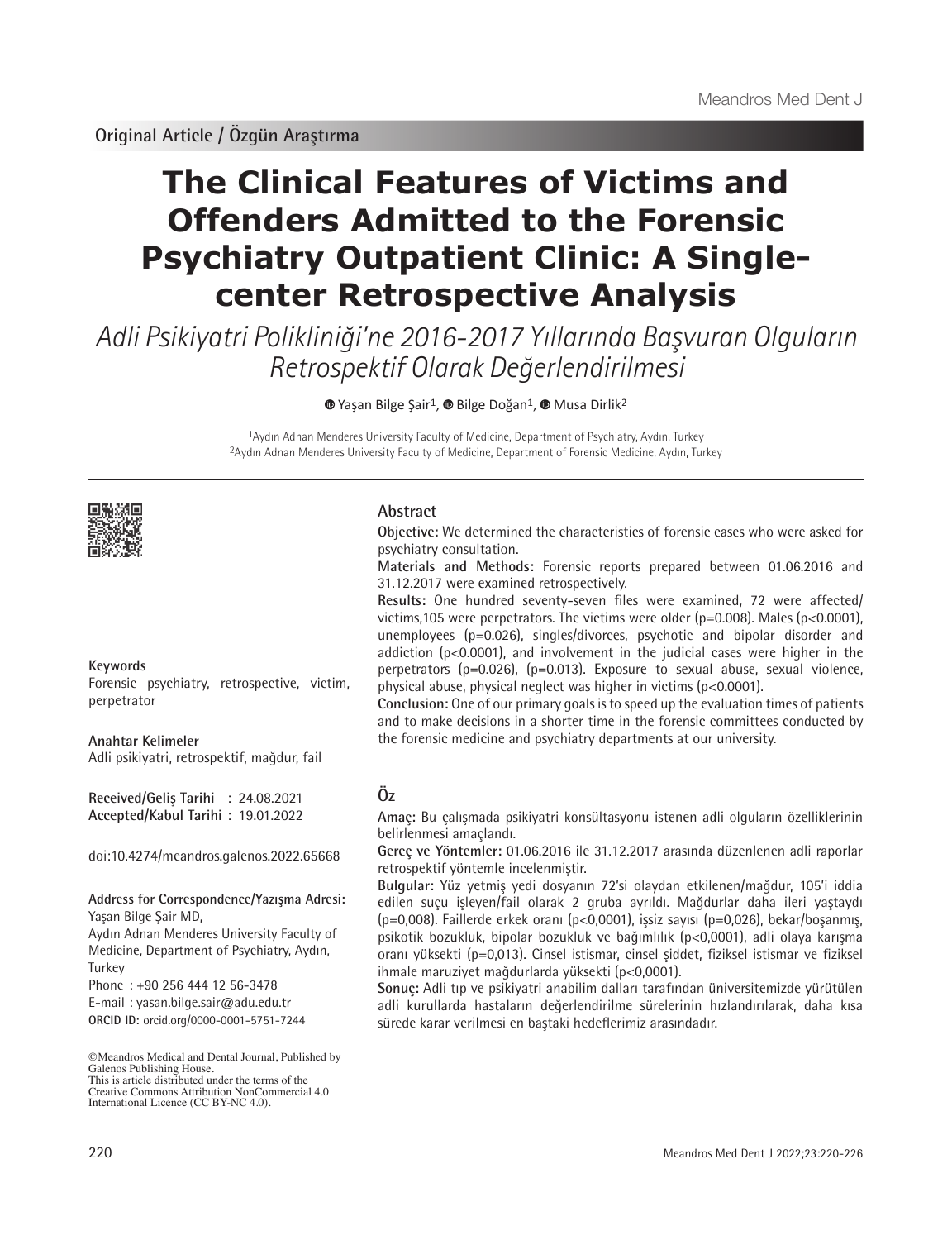# **Introduction**

In Turkey, the need for cooperation between forensic medicine and psychiatry is increasing. All kinds of firearm and blast injuries, stab wounds, traffic accidents, falls, assault injuries, industrial injuries, intoxications (drug, insecticide, chocking agents), burns (flame, hot liquids, heated solid objects, or hot gases) electric shock and lightning strike injuries, suicide attempts, torture victims, suspicious deaths and sexual assault victims should be considered as forensic cases (1). Owing to the legal requirements in Turkey, all physicians are required to have the necessary knowledge to prepare forensic reports and it is evident that such reports should be prepared properly (2).

Forensic report means a report prepared by individuals with specialized knowledge or training that is used in the course of an investigation into an alleged offence, and this report sets out the results of a forensic examination in the form of facts or opinions or a combination of both (3). Forensic reports have an important role in the protection of personal rights and in the decisions of the judiciary. If there is an element of crime according to the medical and physical examination of the patient, the report should include more detailed information about wounds and diagnosis. Psychiatric assessment for legal purposes should be multidimensional. Data obtained via mental state examination and history taking can be utilized to make a decision about important issues, such as the means of assault, criminal responsibility, capacity of emotional self-preservation, or penalty suspension (4). To understand the relationship between the act of law and physical and psychiatric disorders, physical and psychiatric evaluations must be performed thoroughly (5).

Following a traumatic injury, the instrument of crime can cause simple lesions or life threatening injuries. Besides this, psychiatric symptoms like anxiety, unhappiness, crying spells, sleep disturbances, deterioration of interpersonal relationships, compliance problems and decrease in problem solving skills may accompany physical findings (6). Relatively recently, a notion for psychological state and/or response has been incorporated into article 86 /1 of the Turkish Penal Code (TPC), more specifically,

concerning the following clause: 'injury excruciating one's body/result in deterioration of physical health or perception ability' (6).

Most of the time, symptomatology is enough to make a psychiatric diagnosis, but sometimes, subthreshold symptoms may be present, thus making the assessment and diagnosis difficult. Patients with psychiatric diagnosis should undergo medical treatment and follow up to understand and decide if the condition is temporary, persistent. The severity of the condition and the functionality of the person determine the follow-up period (7).

In addition to having a role in preventing legal penalties, forensic psychiatry also has a duty to protect individual rights in persons with psychiatric problems. Under current laws, one should be mentally healthy to have criminal liability and to exercise civil rights (5). In this context, sometimes courts may require psychiatric expert testimony. Rehabilitation, treatment, protection of civil rights and re-integration of people with mental illness is under the responsibility of psychiatrists.

With this study, our aim was to investigate the clinical features of victims (persons injured) and offenders (those committing the offences) evaluated by the forensic medicine department who had been referred for psychiatry consultation.

# **Materials and Methods**

Judicial cases directed from legal authorities and administrative institutions to the forensic medicine department are evaluated by forensic specialists and, if necessary, referred to the psychiatry department for consultation.

The records of 177 cases evaluated by forensic specialists and were consulted to the psychiatry department between June 1, 2016 and December 31, 2017 are investigated retrospectively. Age, gender, marital status, education, occupation, city of residence, location of crime or scene, psychiatric diagnosis, presence of previous criminal records, time between application and reporting of the offence, presence of previous sexual, physical abuse and emotional neglect of victims and offenders recorded. The research protocol gained approval from the Ethics Committee of Aydın Adnan Menderes University Faculty of Medicine (protocol no: 20171273, date: 07.12.2017).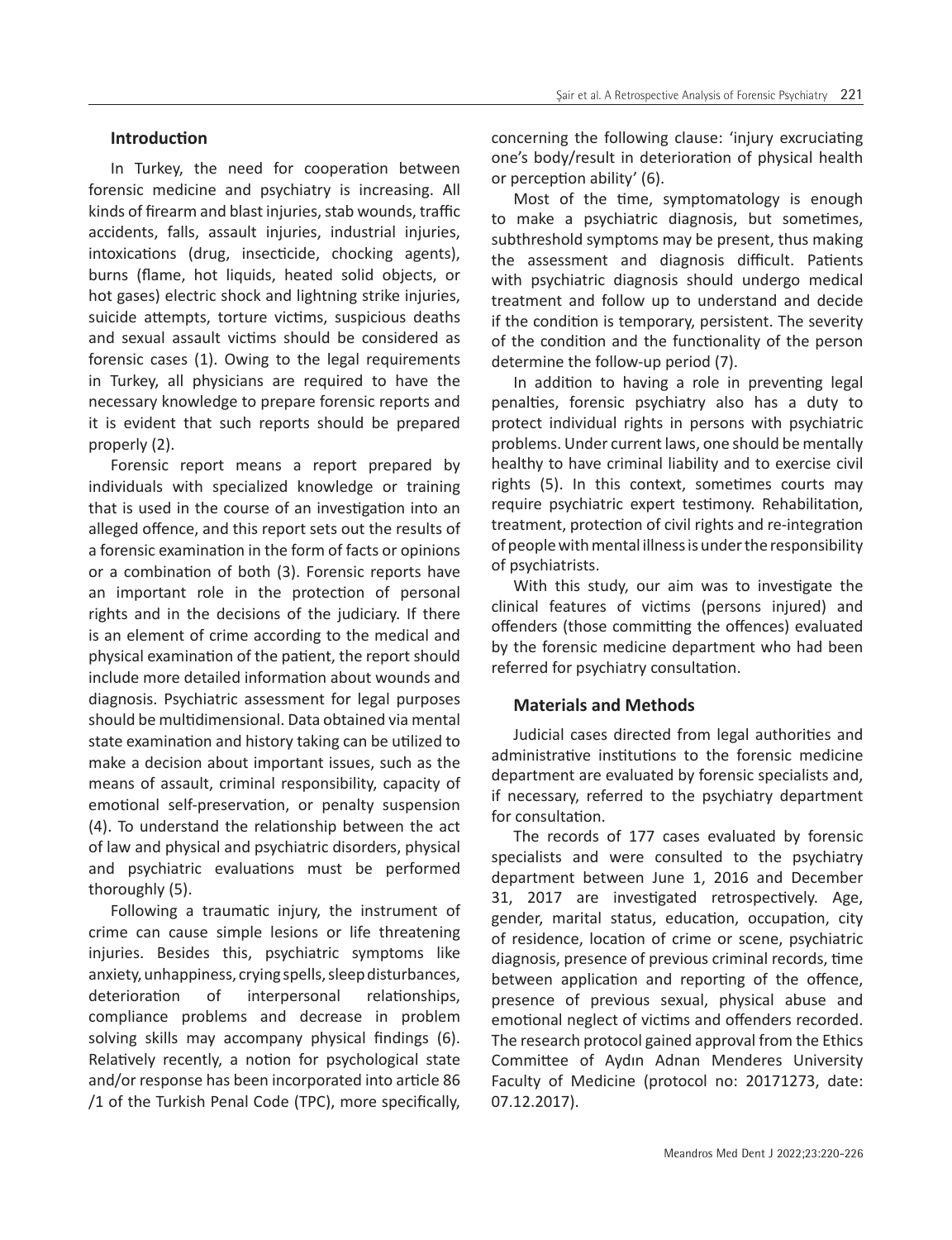#### **Statistical Analysis**

Data is analyzed with the SPSS version 20 statistical software. Normal distribution of the sample is tested by Kolmogorov-Smirnov analysis, and because the sample is normally distributed the Student's t-test was used for the comparison of numeric variables and chi-square tests were used for the comparison of categorical variables between groups.

## **Results**

The study group was divided into two subgroups, victims (n=72) and offenders (n=105). Mean age of offenders was significantly lower than the mean age of victims (p=0.008). The frequency of male gender (p<0.001), the number of unemployed individuals (p=0.026), and the number of unmarried or divorced cases (p=0.013) were significantly higher in offender group (Table 1). Axis I comorbidities consisted of mental retardation (n=14), psychotic disorder (n=4), organic psychotic disorder (n=3), bipolar disorder (n=2), anxiety disorder (n=2) and depression (n=4) in victims; whereas, in the offender group, 30 subjects

did not have any psychiatric disorder, 13 had mental retardation, 26 had psychotic disorder, 10 had bipolar disorder, 20 had addiction disorder, 3 had anxiety disorder, 2 had depression and 5 individuals had organic mental disorder. Psychotic disorder, bipolar disorder and addiction frequencies were significantly higher in the offender group (p<0.001). Among victims, 4 had previous criminal record; whereas, in the offender group, 36 had previous criminal records (p=0.001) (Table 2).

Decision timeline between the date of application and the settlement was 71 days in victims and 39 days in offenders. History of sexual abuse was reported by 23 cases, physical abuse by 14, physical neglect by 9; however, history of sexual abuse was reported by 5 cases, physical abuse is reported by 3, physical neglect is reported by 1 case. Having a history of physical neglect and abuse or sexual abuse were significantly more common in the victim group (p<0.001) (Table 3). When we investigated the reasons for application to our department, sexual crimes ranked first, assault crimes ranked second, and traffic accidents ranked

| Table 1. Sociodemographic variables between victims and offenders |                 |       |                |                  |             |              |          |  |  |  |  |
|-------------------------------------------------------------------|-----------------|-------|----------------|------------------|-------------|--------------|----------|--|--|--|--|
|                                                                   | Victim $(n=72)$ |       |                | Offender (n=105) |             |              |          |  |  |  |  |
|                                                                   | <b>Mean</b>     | SD    | <b>Mean</b>    | <b>SD</b>        | $\mathbf t$ | df           | p        |  |  |  |  |
| Age                                                               | 39.90           | 18.87 | 33.56          | 12.60            | 2.68        | 175          | 0.008    |  |  |  |  |
| Education (years)                                                 | 7.84            | 4.34  | 6.62           | 4.30             | 1.71        | 153          | 0.088    |  |  |  |  |
|                                                                   | $\mathsf{N}$    | %     | N              | %                | $X^2$       | df           | p        |  |  |  |  |
| Gender                                                            |                 |       |                |                  | 24.96       | $\mathbf{1}$ | < 0.0001 |  |  |  |  |
| Female                                                            | 37              | 51.4% | 17             | 16.2%            |             |              |          |  |  |  |  |
| Male                                                              | 35              | 48.6% | 88             | 83.8%            |             |              |          |  |  |  |  |
| Occupation                                                        |                 | 9.22  | $\overline{3}$ | 0.026            |             |              |          |  |  |  |  |
| Working                                                           | 24              | 33.3% | 30             | 28.6%            |             |              |          |  |  |  |  |
| Unemployed                                                        | 38              | 52.8% | 71             | 67.6%            |             |              |          |  |  |  |  |
| Retired                                                           | 6               | 8.3%  | $\overline{4}$ | 3.8%             |             |              |          |  |  |  |  |
| Student                                                           | $\overline{4}$  | 5.6%  | $\mathbf 0$    | 0%               |             |              |          |  |  |  |  |
|                                                                   |                 |       |                |                  | $X^2$       | df           | p        |  |  |  |  |
| Live with/in                                                      |                 |       |                |                  | 14.434      | 5            | 0.013    |  |  |  |  |
| Single                                                            | $\mathbf{1}$    | 1.38% | 10             | 9.8%             |             |              |          |  |  |  |  |
| Wife-kids                                                         | 12              | 16.6% | 19             | 18.6%            |             |              |          |  |  |  |  |
| Mother-father-sibling                                             | 24              | 33.3% | 53             | 51.9%            |             |              |          |  |  |  |  |
| Jail                                                              | 32              | 44.4% | 18             | 17.6%            |             |              |          |  |  |  |  |
| Nursing home                                                      | 21              | 29.1% | $\overline{2}$ | 1.96%            |             |              |          |  |  |  |  |
| SD: Standard deviation                                            |                 |       |                |                  |             |              |          |  |  |  |  |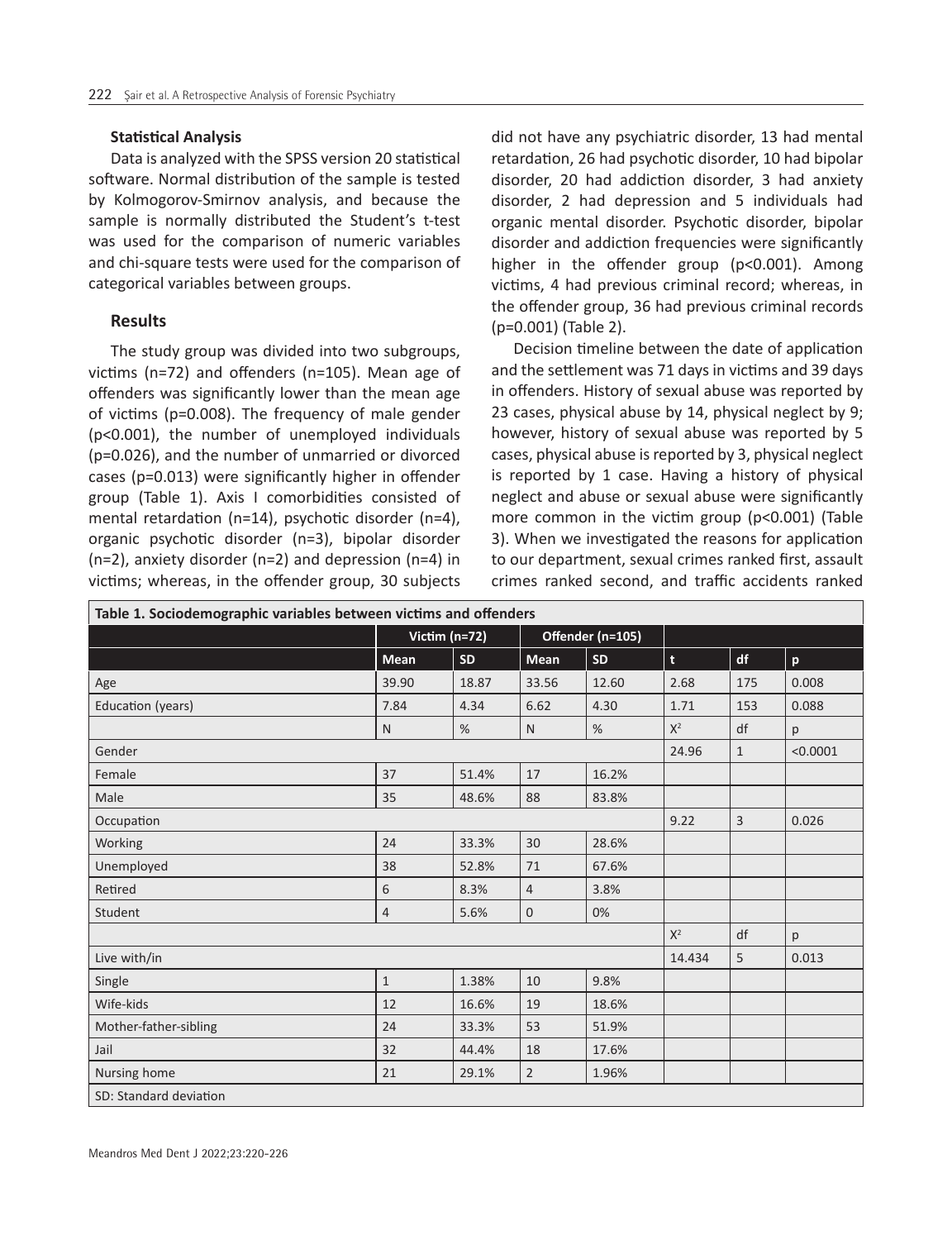| Table 2. Comparison of victims and offenders according to axis I psychiatric disorders |                |                |                |                  |       |              |          |
|----------------------------------------------------------------------------------------|----------------|----------------|----------------|------------------|-------|--------------|----------|
|                                                                                        |                | Victims (s=72) |                | Offender (n=105) | $X^2$ | df           | p        |
|                                                                                        | N.             | $\%$           | $\mathbf N$    | $\%$             |       |              |          |
| Crime scene                                                                            |                |                |                |                  |       |              |          |
| Centrum                                                                                | 21             | 29.2           | 43             | 41%              | 2.570 | $\mathbf{1}$ | 0.19     |
| <b>Districts</b>                                                                       | 51             | 70.8           | 62             | 59%              |       |              |          |
| Comorbid axis I disorder                                                               |                |                |                |                  | 51.98 | 16           | < 0.0001 |
| No comorbidity                                                                         | 43             | 59.7           | 30             | 28.57            |       |              |          |
| Mental retardation                                                                     | 14             | 19.44          | 13             | 12.38            |       |              |          |
| Psychotic disorder                                                                     | 4              | 5.55           | 26             | 24.76            |       |              |          |
| Bipolar disorder                                                                       | $\overline{2}$ | 2.77           | 10             | 9.52             |       |              |          |
| Alcohol and substance use disorder                                                     | 0              | $\overline{0}$ | 20             | 19.04            |       |              |          |
| Anxiety disorder                                                                       | $\overline{2}$ | 2.77           | $\mathbf{1}$   | 0.95             |       |              |          |
| Major depressive disorder                                                              | 6              | 8.33           | $\overline{2}$ | 1.9              |       |              |          |
| Organic mental disorder                                                                | $\mathbf{1}$   | 1.38           | 3              | 2.85             |       |              |          |
| Previous judicial event                                                                |                |                |                |                  | 20.15 | $\mathbf{1}$ | < 0.001  |
| Present                                                                                | 4              | 5.6            | 36             | 34.3             |       |              |          |
| Absent                                                                                 | 68             | 94.4           | 69             | 65.7             |       |              |          |
|                                                                                        |                |                |                |                  | t     | df           | p        |
| Time interval between application and report (day)                                     | 71             | 39             |                |                  | 3.12  | 175          | < 0.001  |
| N: Number                                                                              |                |                |                |                  |       |              |          |

| Table 3. Comparison of victims and offenders according to physical and sexual abuse |               |               |     |                 |   |                |             |               |       |  |         |
|-------------------------------------------------------------------------------------|---------------|---------------|-----|-----------------|---|----------------|-------------|---------------|-------|--|---------|
|                                                                                     | <b>Victim</b> |               |     | <b>Offender</b> |   |                |             |               | df    |  |         |
|                                                                                     |               | Present       |     | <b>Absent</b>   |   | <b>Present</b> |             | <b>Absent</b> |       |  | p       |
|                                                                                     | $\mathbf N$   | $\frac{9}{6}$ | l N | %               | N | $\frac{9}{6}$  | $\mathbf N$ | %             |       |  |         |
| Sexual abuse                                                                        | 23            | 31.9          | 49  | 68.1            | 5 | 4.9            | 97          | 95.09         | 23.69 |  | < 0.001 |
| Sexual violence                                                                     | 19            | 26.4          | 53  | 73.6            | 5 | 4.9            | 97          | 95.09         | 17.04 |  | < 0.001 |
| Physical abuse                                                                      | 14            | 19.4          | 58  | 80.6            | 3 | 2.9            | 99          | 97.05         | 13.53 |  | < 0.001 |
| Physical neglect                                                                    | 9             | 12.5          | 63  | 87.5            |   | 0.98           | 101         | 99.01         | 10.68 |  | < 0.001 |

third in the victim group. Among offenders, the leading causes for admission were: assault, theft, traffic accidents, and threat-insult crimes.

We found that judicial events mostly occurred during winter (51 events), while 34 events occurred in the spring and 30 occurred during summer. Interestingly, only 4 events occurred in the autumn season. Life threatening events in the victim group were gunshot wounds, assault and traffic accidents, respectively.

Within the contexts of the TPC articles, 31/2 and 32/1-2, 72 cases were examined to ascertain their ability to perceive the legal meaning and consequences of their acts and to determine whether they had developed cognitive capabilities to direct these behaviors. In 31 cases, it was decided that the individuals in question perceived the legal meaning of their actions and had control over their behavior. Eleven cases were deemed to have partial reduction in perceiving the legal meaning and consequences of their actions and the ability control their behavior (TPC 31/2). Eighteen cases were found to be incapable of perceiving the legal meaning and consequences of their actions and were deemed to be unable to control their related behaviors (TPC 31/1).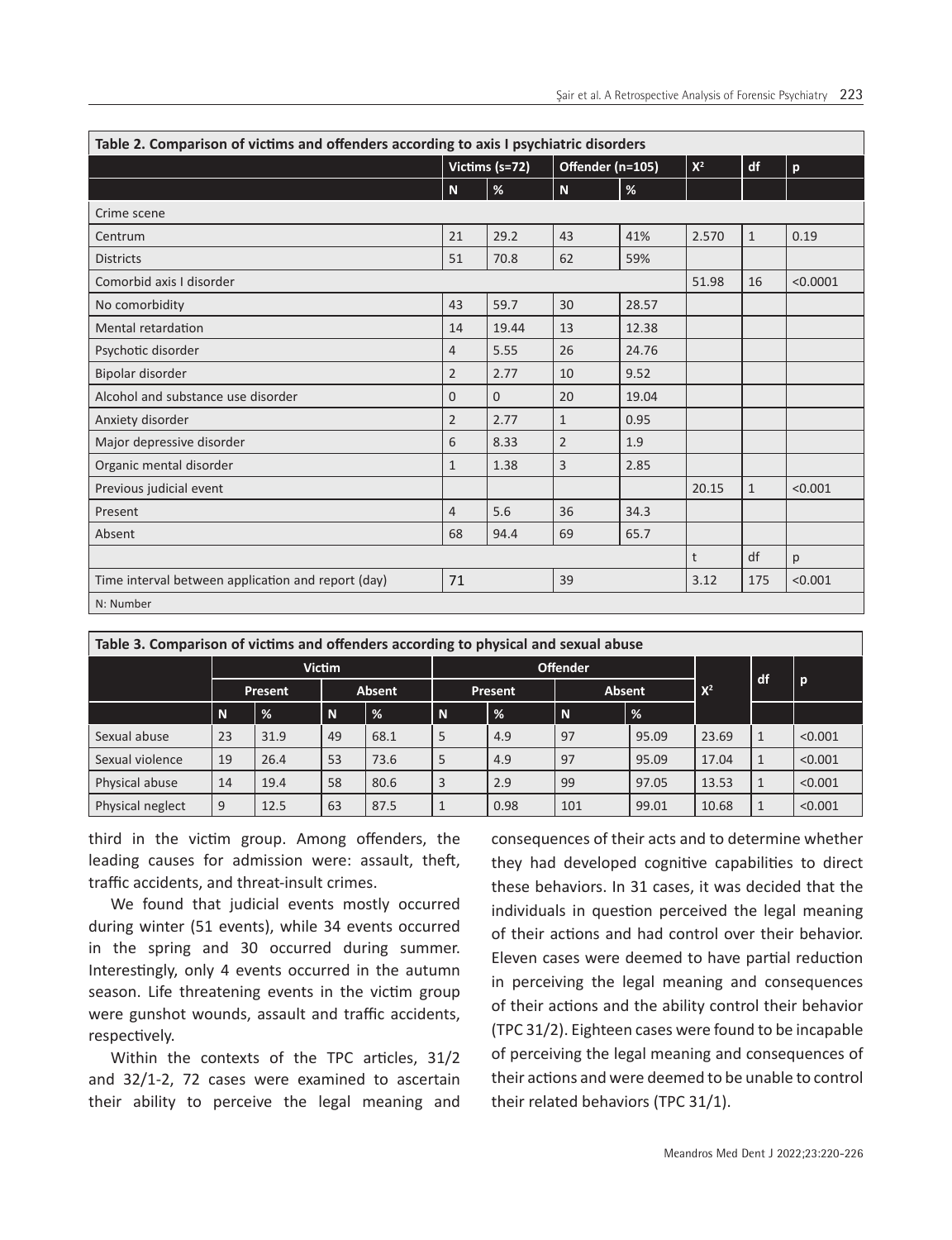## **Discussion**

The mean age of victims was 39.90 and offenders was 33.56 years in this study. In the literature, the mean age of judicial cases who are consulted to psychiatry are often reported to be between the ages of 21 and 30 years. People between this age range are actively taking part in daily life, and therefore, have higher probability to be involved in a judicial events (1-3). For the victims, mean duration of education was 7.8 years, while it was 6.6 years for offenders. Previous studies indicated that the education level of the people who are involved in crime is usually low, and lower education level seems to be related with recurrent criminal behavior (8,9). Male predominance among offenders is a frequently reported in previous studies (10-13). In the present study, male gender ratio is 83.8% among offenders which similar to results reported by some studies. Risk of development of conduct disorder, criminal behavior, antisocial personality and similar behavior patterns is increased with trauma in offenders, and this may explain the reason for the crime tendency in male gender (13,14- 16).

According to the current results, the percentage of unemployed individuals was higher in offenders. Unemployment may be a contributor factor for tendency to commit crime. The number of unmarried cases was higher in offenders. This may be related with age. Additionally, divorce rates are also higher in offenders.

Mental retardation rates were similar in the two groups. Mental retardation enables and facilitates propensity to be mistreated, as well as to be an accessory.

Higher addiction rates in offenders may explain that it can be a risk factor for tendency to crime. Besides this, if the cases have a psychiatric disorder, the state of mind of the subject and the effect of the disorder on the subject's behavior at the time of crime should be investigated thoroughly for decision.

In the current study, there were 17 cases with substance addiction and 3 cases with alcohol addiction disorder diagnosis. Only 2 cases were found guilty of possession of drugs and drug trafficking. All of the cases with drug and alcohol addiction were in the offender group. Courts need to determine the presence of addiction. Four of the victims have

a history of being involved in a crime previously, while 36 cases in the offender group had a history of being involved in a crime. Previous history of crime in offenders may indicate that criminal behavior is a recurrent problem.

It is well known that posttraumatic stress disorder (PTSD) is the most common psychiatric diagnosis after sexual abuse (17). Deterioration of mental health in people who are exposed to any kind of psychic trauma will lead to harsher penalty. In the current study, all patients consulted to psychiatry for the assessment of mental health were victims (n=32); 15 of them had the diagnosis of PTSD, 2 had major depression and 4 had adjustment disorder. Five cases did not have any psychiatric disorder and 6 of them needed followup for definitive diagnosis. In 3 cases, a decision for hospitalization was made with respect to the diagnosis. According to the results of a retrospective research, 70% of the cases who were consulted to psychiatry clinic from forensic medicine had comorbid psychiatric disorder which indicates the importance of psychiatric examination (4).

A considerable amount of sexual offences occur in Turkey, treatment and rehabilitation of victims may decrease the problems. 61.9% of patients that suffered from sexual assault are reported to have some form of psychiatric disorder (15). Another study reported that 51 of 85 cases (60%) had sexual assault history and indicated importance of psychiatric examination besides physical examination (16).

Previous studies reported traffic accidents in the first rank, while battery (assault) was second (16,18,19). In the present study, when the cases are analyzed in two groups as victims and offenders, the most frequent application reason was sexual assault (29.2%), second reason was battery (assault) and the third most common reason was traffic accidents in the victim group. The most frequent reason of application in offenders was battery (assault) (29.9%), second was theft (16.4%) and the third reason was threat offences (14.9%). In the literature, traffic accidents are reported as the most frequent reason of application to forensic psychiatry; however, in the current study, this reason ranked third in victims and fourth in offenders.

When we examine the assaults according to season, other studies reported that most of the assaults occurred in spring and summer in contrast to our findings (14,20). In the present study, we found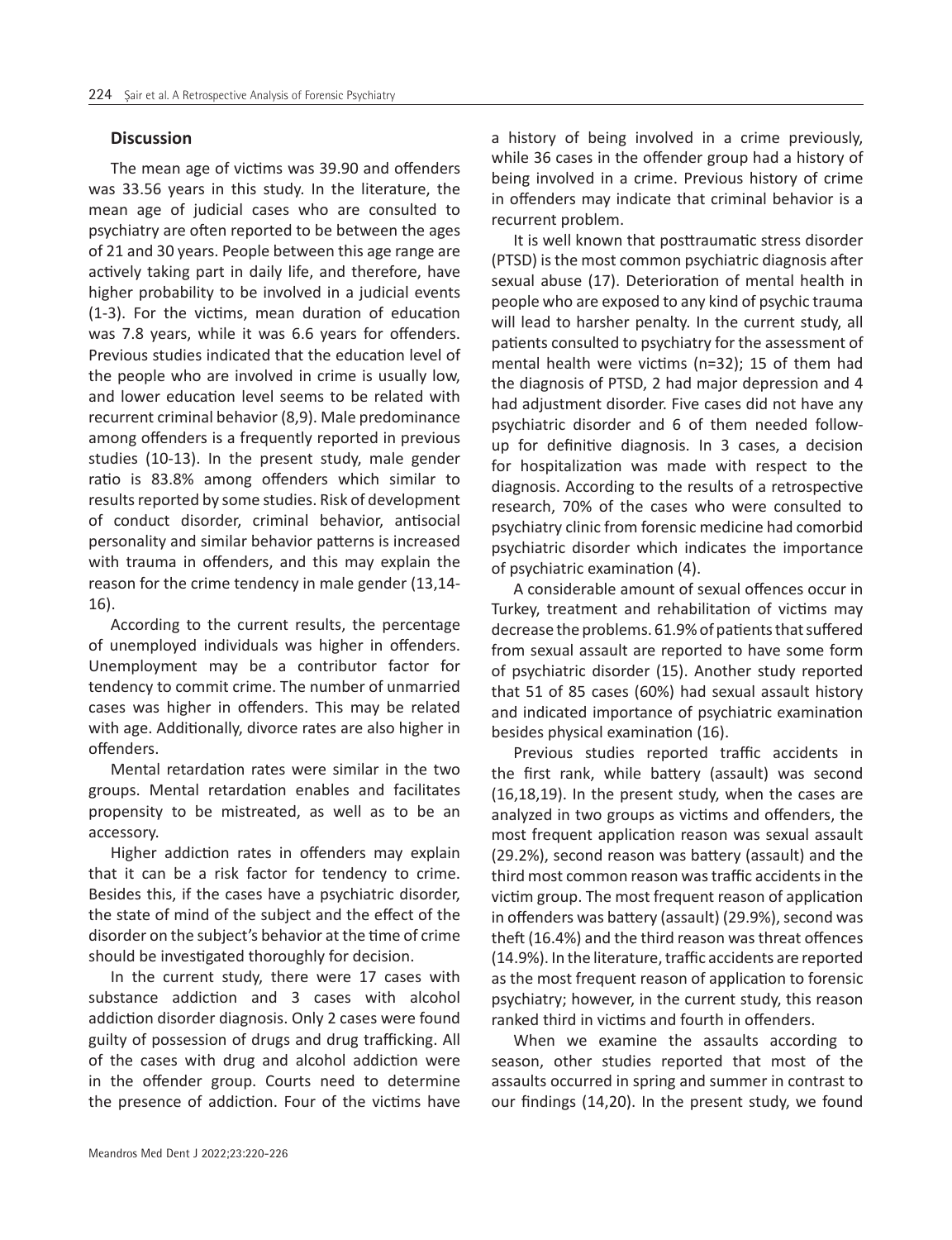that the life-threatening criminal cases involved shotgun wounds, battery assaults and traffic accidents; however, the previous studies in Turkey reported electric shock, shotgun wounds and stabbing wounds, respectively, as the most common life-threatening offences (12,21). In this study, judicial cases which result in decrease or loss of sense or organ function were traffic accidents (n=8), battery assault (n=7), suicide (n=1), sexual assault (n=1) and threat of gun violence (n=1). People who commit crime may request their evaluation for criminal liability (TPC 32/1, TPC 32/2). Thirty-one (43%) of the 72 cases included in the present study were found to have criminal liability, 11 cases (15.2%) had partial criminal liability (TPC 32/2), and 18 (25%) cases had a total absence of criminal liability. Twelve cases (16.6%) were referred for hospitalization to a psychiatry inpatient clinic for follow-up and consequent decisions. These ratios are compatible with the literature (22,23).

The important limitation of this study is its retrospective nature. Because the present study is retrospective, other factors like temperament, personality disorders and childhood traumas cannot be evaluated.

# **Conclusion**

Psychiatric illness and criminal acts is a wellknown topic. However, patients with psychiatric illness are accepted as violent and aggressive. On the other side of the medallion, there is another fact that people with psychiatric illness are more likely to be a victim of a violent crime. Keeping archive records of forensic medicine regularly enables us to understand the sociodemographic and psychiatric properties of offenders and victims.

## **Ethics**

**Ethics Committee Approval:** The research protocol gained approval from the Ethics Committee of Aydın Adnan Menderes University Faculty of Medicine (protocol no: 20171273, date: 07.12.2017).

**Informed Consent:** Retrospective study.

**Peer-review:** Externally peer-reviewed.

## **Authorship Contributions**

Surgical and Medical Practices: Y.B.Ş., M.D., Concept: B.D., M.D., Design: B.D., M.D., Data Collection or Processing: B.D., M.D., Analysis or Interpretation:

Y.B.Ş., Literature Search: Y.B.Ş., B.D., Writing: Y.B.Ş., B.D.

**Conflict of Interest:** No conflict of interest was declared by the authors.

**Financial Disclosure:** The authors declared that this study received no financial support.

## **References**

- 1. Adli Tıp Uzmanları Derneği. Birinci Basamak İçin Adli Tıp El Kitabı. Polat Matbaası: Ankara; 1999: 83-4.
- 2. Seviner M, Kozacı N, Ay MO, Açıkalın A, Çökük A, Gülen M, et al. Retrospective Analysis of Forensic Cases Admitted to the Emergency Medicine Clinic. Cukurova Medical Journal 2013; 38: 250-60.
- 3. Katkıcı U. Medicolegal autopsy cases in Sivas (1990-1995): Demography and properties of forensic medical experts. 1997; 2: 3-6.
- 4. Çöpoğlu ÜS, Bülbül F, Kokaçya MH, Alıcı D, Taştan MF, Ünal A, et al. Evaluation of psychiatric diagnosis, substance use situations, sociodemographic and clinical features of cases in forensic psychiatry unit. NYS 2014; 52: 1-6.
- 5. Çakır G, Şenol E. Assessing The Forensic Reports Documented By Forensic Medicine Polyclinic of Karşıyaka State Hospital in 2015. Tepecik Eğit Hast Derg 2017; 27: 114-20.
- 6. Şener MT, Şahingoz S, Yücel A, Güleç M. Psychopathologies due to physical trauma and importance in the forensic evaluation. J For Med 2014; 28: 108-14.
- 7. Kukul Güven FM, Bütün C, Yücel Beyaztaş F, Eren ŞH, Korkmaz İ. Evaluation of forensic cases admitted to Cumhuriyet University Hospital. Meandros Med Dent J 2009; 10: 23-8.
- 8. Kayatekin ZE, Maner F, Abay E, Saygılı S, Şener Aİ. Ruh hastalarinda homisidal saldirganlik. Düşünen Adam 1991; 4: 22-7.
- 9. Yumru M, Savaş HA, Tutkun H, Herken H, Karasu M, Dülger HE. Evaluation of the cases examined in terms of forensic psychiatry at Gaziantep University: High rate of alcohol and substance use. Alpha Psychiatry 2005; 6: 30-5.
- 10. Küçüker H. Evaluation of Nonlethal Traumatic Forensic Cases and Reports Who Admitted To Emergency Services. J Emerg Med 2003; 3: 19-23.
- 11. Yavuz MF, Baştürk P, Yavuz MS, Yorulmaz C. Emergncy Room Applications of Forensic Cases in Cerrahpaşa Medical School. Adli Bilimler Dergisi 2002; 1: 21-6.
- 12. Savran B, Hilal A, Eren T, Çekin N. Retrospective Evaluation of the Cases of Adana Forensic Medicine Branch in 2000. Annual Forensic Medicine Meetings 2001. 25-27 Nisan 2001, İstanbul. Bildiri Kitabı, 224-227.
- 13. Tokdemir M, Küçüker H, Aksu A. "Fırat Üniversitesi Tıp Fakültesi'ne Başvuran Adli Olguların Retrospektif Olarak Değerlendirilmesi." Fırat Tıp Dergisi 2 2000: 151-5.
- 14. Tuğcu H, Özdemir Ç, Dalgıç M, Ulukan MÖ, Celasun B. GATA Adli Tıp Anabilim Dalı'nda 1995-2002 yılları arasında düzenlenen adli raporların yeni Türk Ceza Kanunu açısından değerlendirilmesi. Gülhane Tıp Dergisi 2005; 47: 102-105.